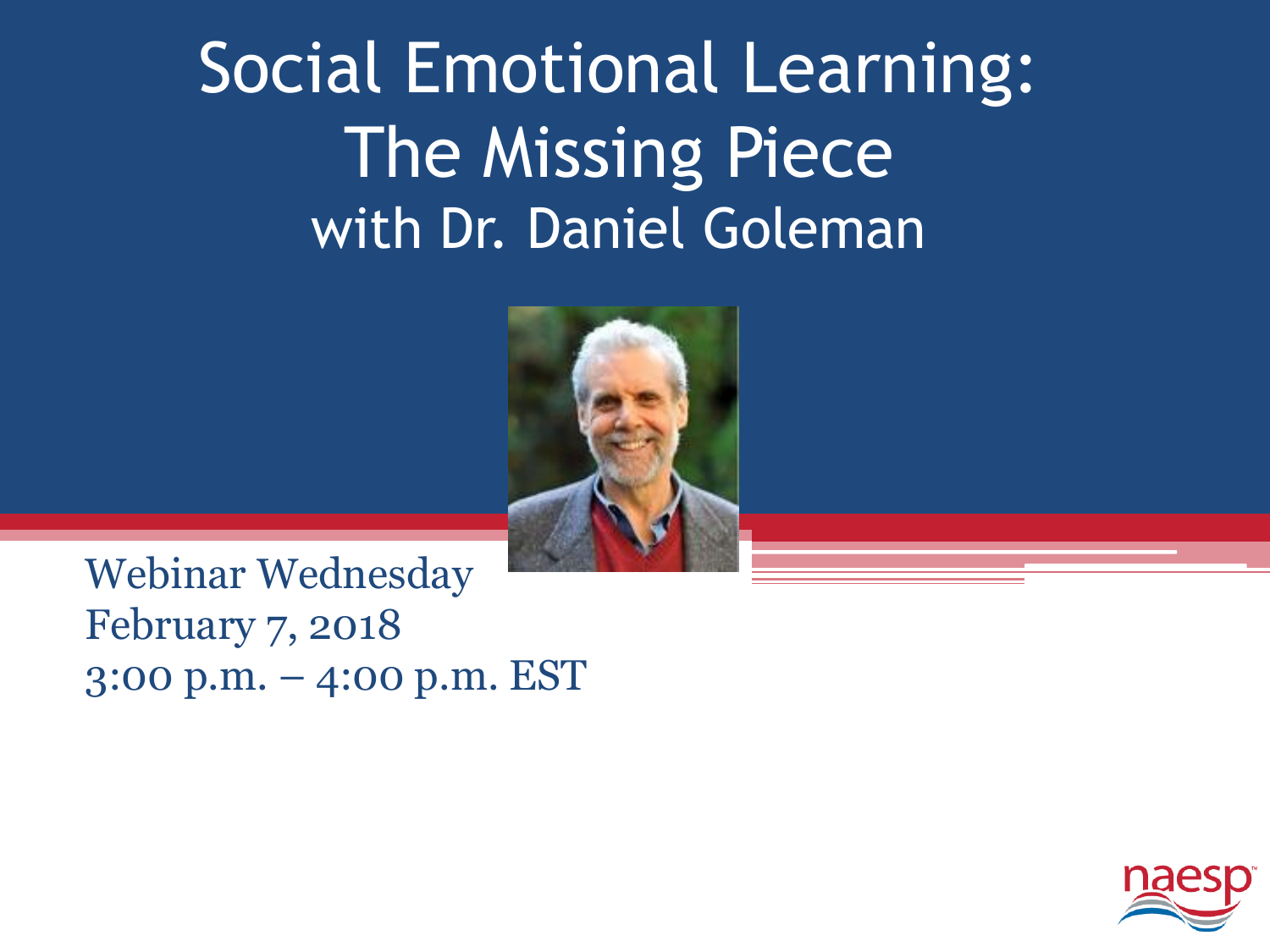

### Dr. Daniel Goleman's Background

Daniel Goleman is an internationally known psychologist who lectures frequently to professional groups, business audiences and on college campuses. As a science journalist Goleman reported on the brain and behavioral sciences for *The New York Times* for many years. His 1995 book *Emotional Intelligence* was on *The New York Times* bestseller list for a year-and-a-half, and has been translated into more than 40 languages. Goleman was a co-founder of the Collaborative for Academic, Social, and Emotional Learning, which fosters social/emotional learning (SEL) programs worldwide. His book, *The Triple Focus: A New Approach to Education* (Key Step Media) addresses his latest thinking on SEL. He received the Klingenstein Award for Educational Leadership. His latest title, co-authored with Richard Davidson, is *Altered Traits: Science Reveals How Meditation Changes Your Mind, Brain, and Body.*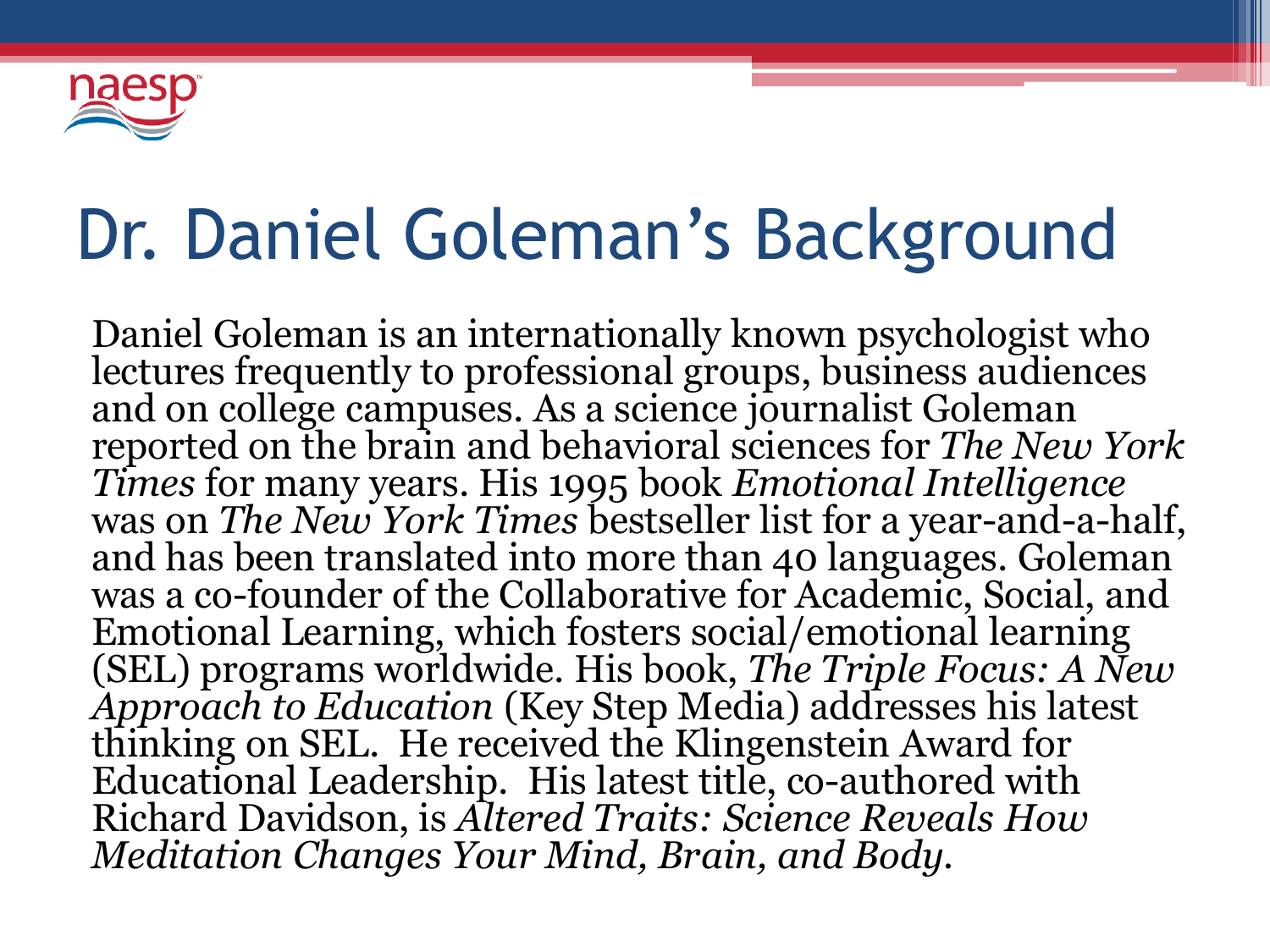

# Survey Question #1

### How familiar are you with social emotional learning (SEL)?

Answers:

- Extremely familiar
- Somewhat familiar
- Not familiar with this type of learning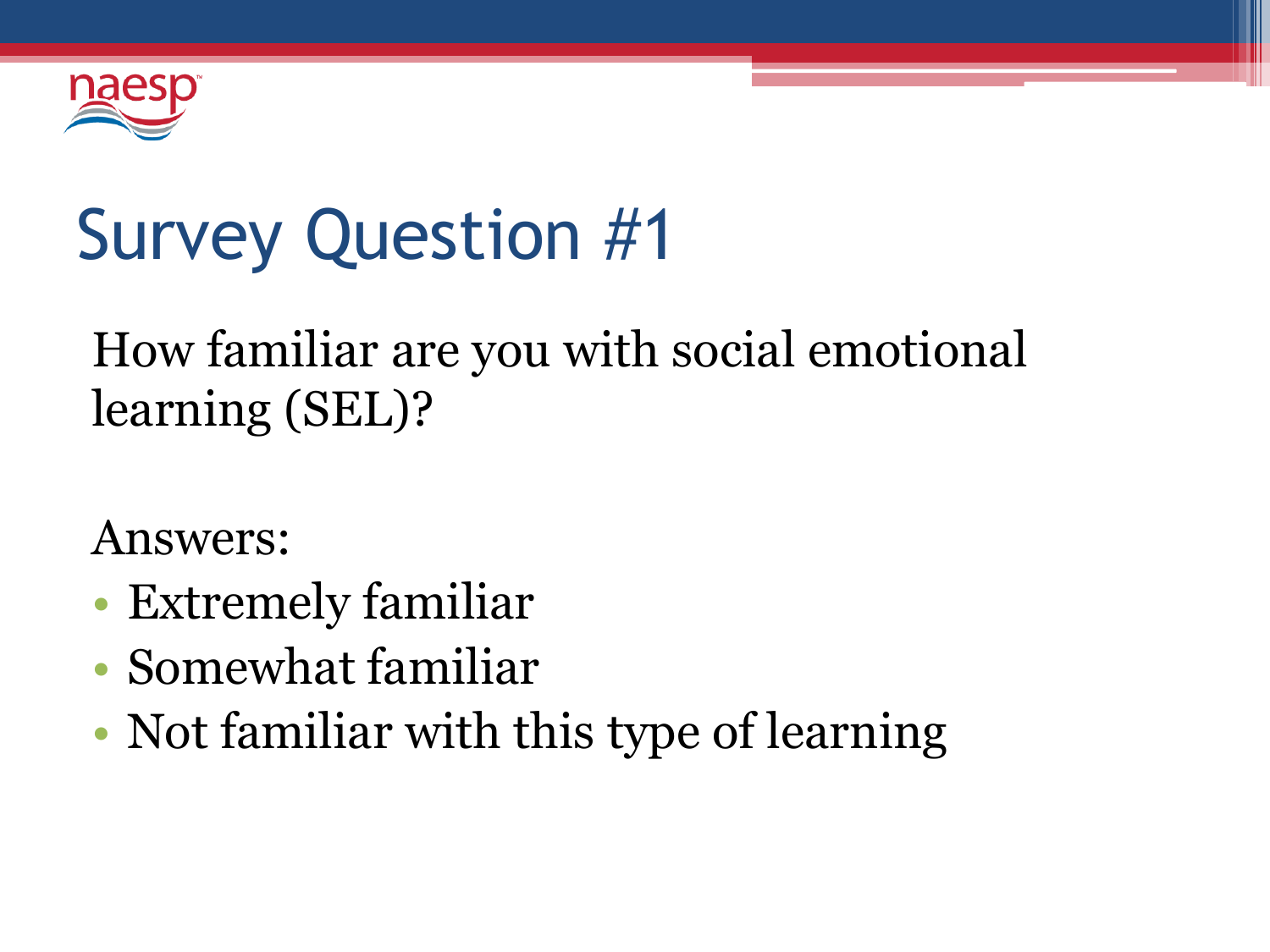

# Survey Question #2

#### If your school includes an SEL program which group does it benefit?

Answers:

- Students
- Teachers
- The school culture or atmosphere
- All of the above
- Not applicable we do not have an SEL program

(Use the question box to explain your answer)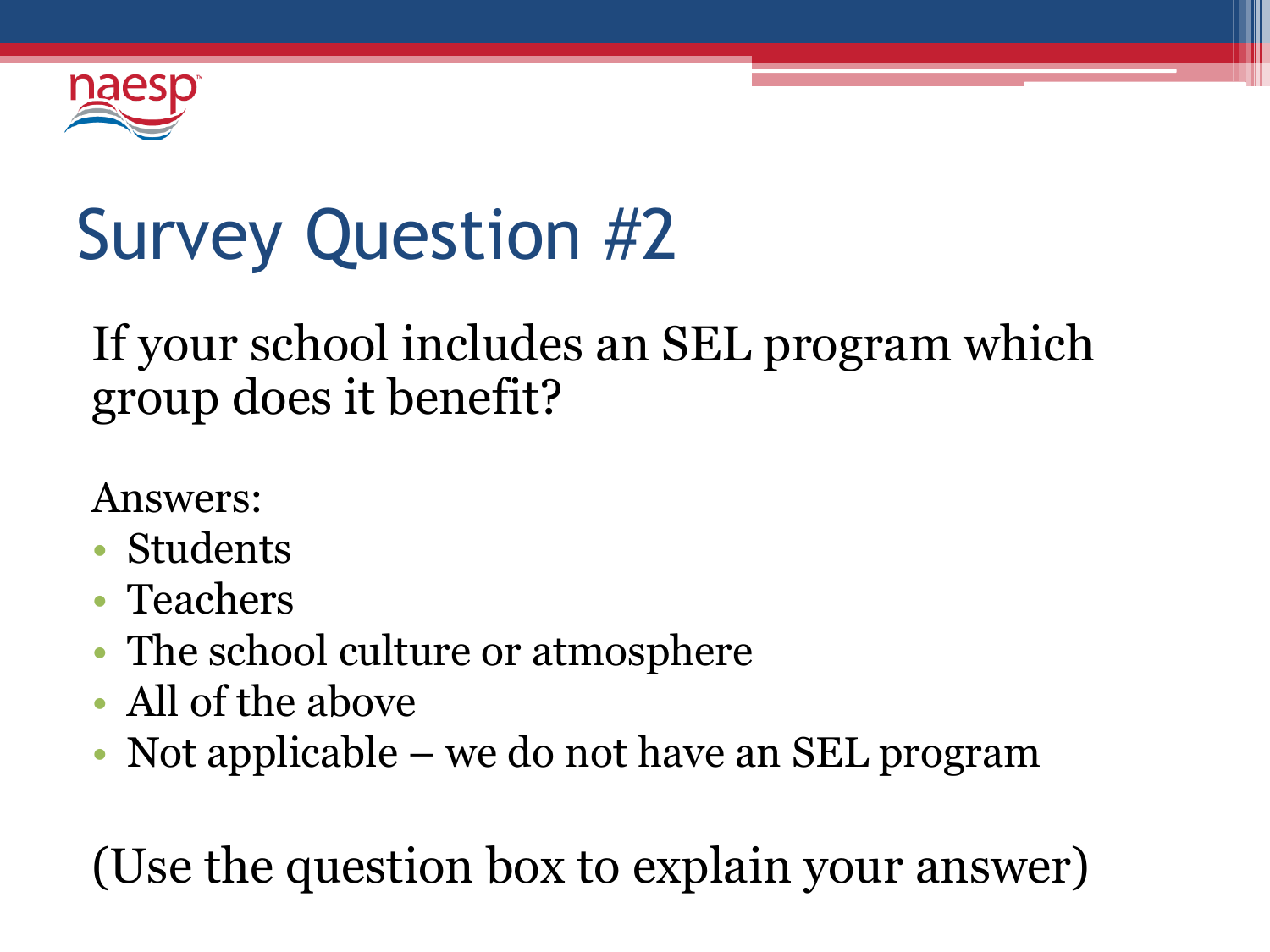

## Outline of Today's Conversation

- Short History of Social Emotional Learning
- Brain Basics: Prefrontal Cortex and Amygdala
- Cognitive Control
- PS112 in Spanish Harlem: Belly Buddies
- Emotional and Social Lines of Development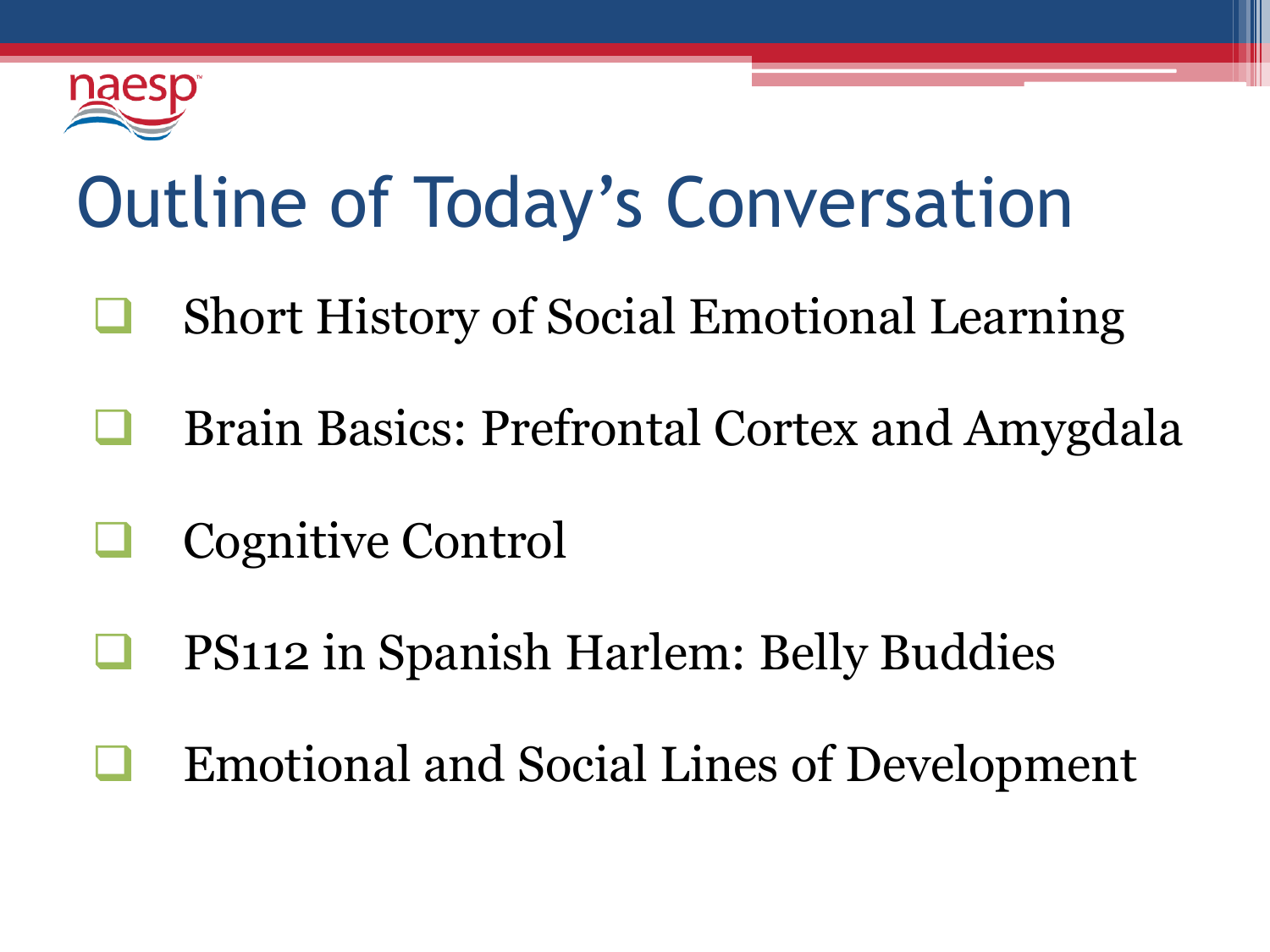

#### Illinois Standards for Emotional and Social Development [https://www.isbe.net/Documents/SEL\\_goal1.pdf](https://www.isbe.net/Documents/SEL_goal1.pdf)

**Social Emotional Learning Standards** 

| Goal 1: Develop self-awareness and self-management skills to<br>achieve school and life success. | Why this goal is important: Several key sets of skills and<br>attitudes provide a strong foundation for achieving school and life<br>success. One involves knowing your emotions, how to manage<br>them, and ways to express them constructively. This enables one<br>to handle stress, control impulses, and motivate oneself to<br>persevere in overcoming obstacles to goal achievement. A related<br>set of skills involves accurately assessing your abilities and<br>interests, building strengths, and making effective use of family,<br>school, and community resources. Finally, it is critical for<br>students to be able to establish and monitor their progress toward<br>achieving academic and personal goals. |
|--------------------------------------------------------------------------------------------------|-------------------------------------------------------------------------------------------------------------------------------------------------------------------------------------------------------------------------------------------------------------------------------------------------------------------------------------------------------------------------------------------------------------------------------------------------------------------------------------------------------------------------------------------------------------------------------------------------------------------------------------------------------------------------------------------------------------------------------|
|--------------------------------------------------------------------------------------------------|-------------------------------------------------------------------------------------------------------------------------------------------------------------------------------------------------------------------------------------------------------------------------------------------------------------------------------------------------------------------------------------------------------------------------------------------------------------------------------------------------------------------------------------------------------------------------------------------------------------------------------------------------------------------------------------------------------------------------------|

| <b>Learning Standard</b>                                     | <b>Early Elementary</b>                                                                         | <b>Late Elementary</b>                                                                                   | Middle/Jr. High                                                                              | Early H.S.                                                                                               | Late H.S.                                                                                         |
|--------------------------------------------------------------|-------------------------------------------------------------------------------------------------|----------------------------------------------------------------------------------------------------------|----------------------------------------------------------------------------------------------|----------------------------------------------------------------------------------------------------------|---------------------------------------------------------------------------------------------------|
| A. Identify and<br>manage one's<br>emotions and<br>behavior. | 1A.1a. Recognize<br>and accurately label<br>emotions and how<br>they are linked to<br>behavior. | 1A.2a. Describe a<br>range of emotions<br>and the situations<br>that cause them.                         | 1A.3a. Analyze<br>factors that create<br>stress or motivate<br>successful<br>performance.    | 1A.4a. Analyze<br>how thoughts and<br>emotions affect<br>decision making<br>and responsible<br>behavior. | 1A.5a. Evaluate<br>how expressing<br>one's emotions in<br>different situations<br>affects others. |
|                                                              | 1A.1b. Demonstrate<br>control of impulsive<br>behavior.                                         | 1A.2b. Describe<br>and demonstrate<br>ways to express<br>emotions in a<br>socially acceptable<br>manner. | 1A.3b. Apply<br>strategies to manage<br>stress and to<br>motivate successful<br>performance. | 1A.4b. Generate<br>ways to develop<br>more positive<br>attitudes.                                        | 1A.5b. Evaluate<br>how expressing<br>more positive<br>attitudes influences<br>others.             |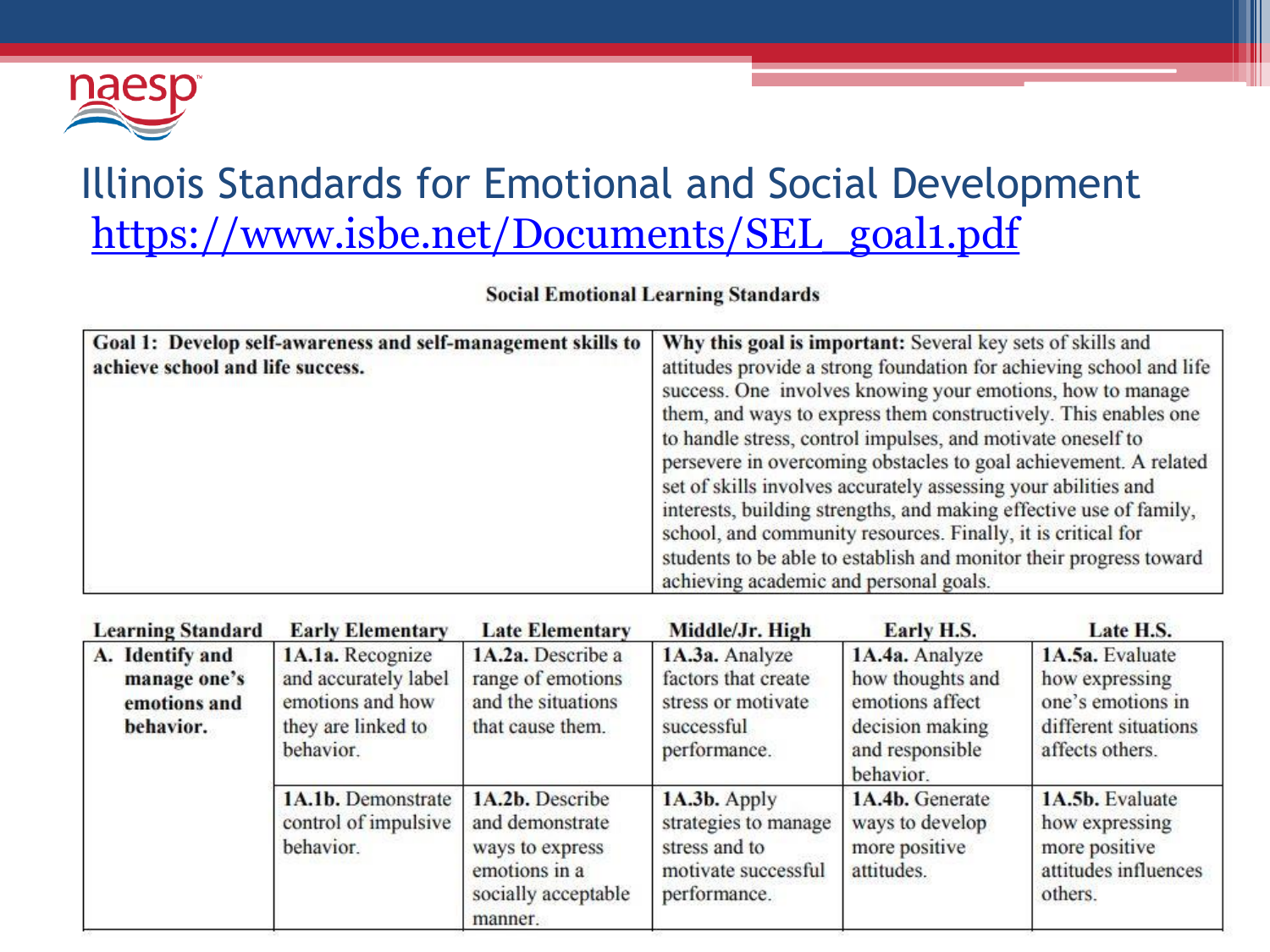

#### Illinois Standards for Emotional and Social Development [https://www.isbe.net/Documents/SEL\\_goal2.pdf](https://www.isbe.net/Documents/SEL_goal1.pdf)

| Goal 2: Use social-awareness and interpersonal skills to<br>establish and maintain positive relationships. | Why this goal is important: Building and maintaining positive<br>relationships with others are central to success in school and life<br>and require the ability to recognize the thoughts, feelings, and<br>perspectives of others, including those different from one's own.<br>In addition, establishing positive peer, family, and work<br>relationships requires skills in cooperating, communicating |
|------------------------------------------------------------------------------------------------------------|-----------------------------------------------------------------------------------------------------------------------------------------------------------------------------------------------------------------------------------------------------------------------------------------------------------------------------------------------------------------------------------------------------------|
|                                                                                                            | respectfully, and constructively resolving conflicts with others.                                                                                                                                                                                                                                                                                                                                         |

|  | <b>Social Emotional Learning Standards</b> |  |  |  |
|--|--------------------------------------------|--|--|--|
|--|--------------------------------------------|--|--|--|

| <b>Learning Standard</b>                                       | <b>Early Elementary</b>                                                                         | <b>Late Elementary</b>                                                                                | Middle/Jr. High                                                                          | Early H.S.                                                                                          | Late H.S.                                                                                         |
|----------------------------------------------------------------|-------------------------------------------------------------------------------------------------|-------------------------------------------------------------------------------------------------------|------------------------------------------------------------------------------------------|-----------------------------------------------------------------------------------------------------|---------------------------------------------------------------------------------------------------|
| A: Recognize the<br>feelings and<br>perspectives of<br>others. | 2A.1a. Recognize<br>that others may<br>experience<br>situations<br>differently from<br>oneself. | 2A.2a. Identify<br>verbal, physical, and<br>situational cues that<br>indicate how others<br>may feel. | 2A.3a. Predict<br>others' feelings<br>and perspectives<br>in a variety of<br>situations. | 2A.4a. Analyze<br>similarities and<br>differences between<br>one's own and<br>others' perspectives. | 2A.5a. Demonstrate<br>how to express<br>understanding of<br>those who hold<br>different opinions. |
|                                                                | 2A.1b. Use<br>listening skills to<br>identify the<br>feelings and<br>perspectives of<br>others. | 2A.2b. Describe the<br>expressed feelings<br>and perspectives of<br>others.                           | 2A.3b. Analyze<br>how one's<br>behavior may<br>affect others.                            | 2A.4b. Use<br>conversation skills<br>to understand<br>others' feelings and<br>perspectives.         | 2A.5b. Demonstrate<br>ways to express<br>empathy for others.                                      |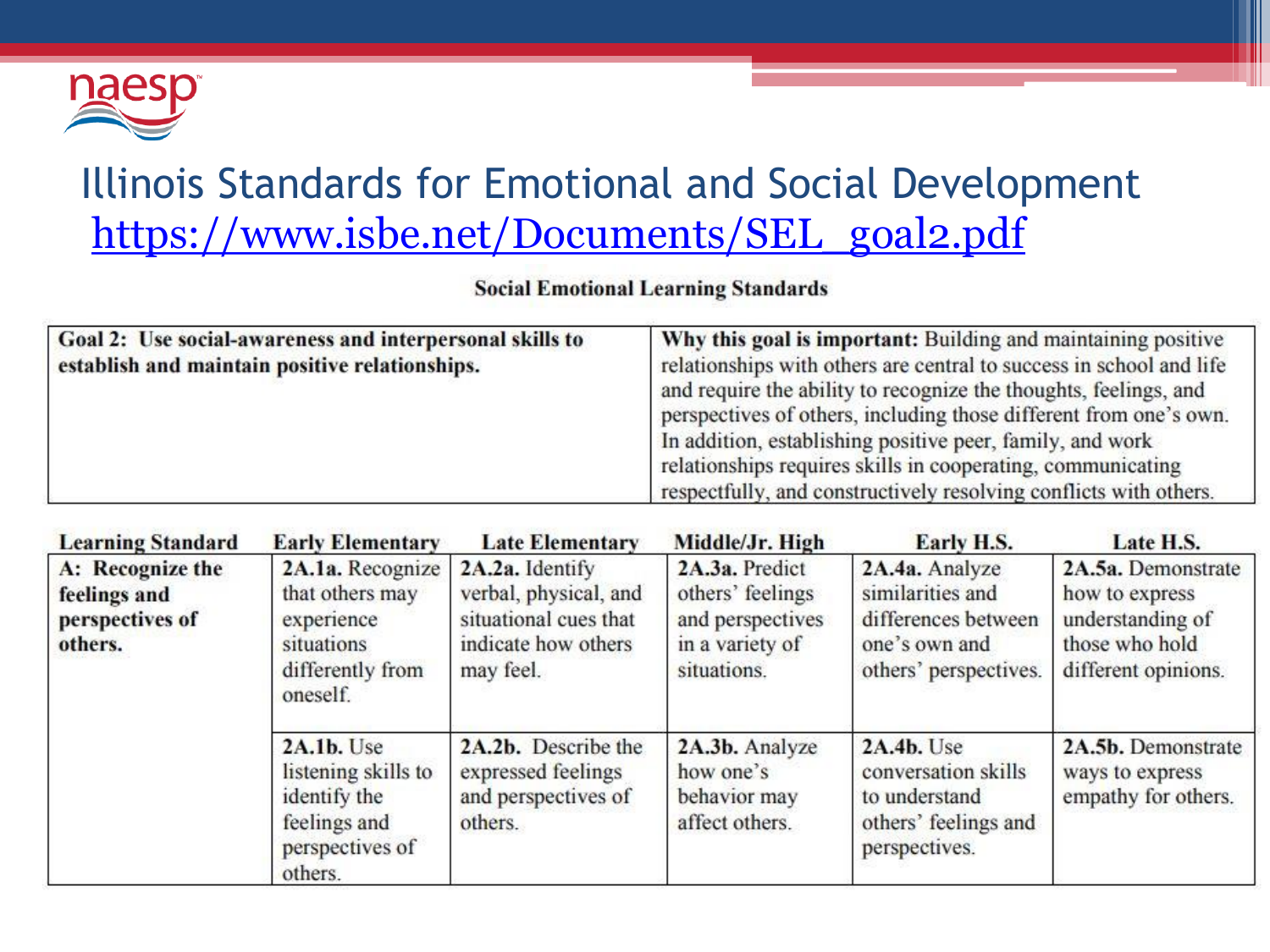

#### Illinois Standards for Emotional and Social Development [https://www.isbe.net/Documents/SEL\\_goal3.pdf](https://www.isbe.net/Documents/SEL_goal1.pdf)

**Social Emotional Learning Standards** 

| Goal 3: Demonstrate decision-making skills and responsible<br>behaviors in personal, school, and community contexts. | Why this goal is important: Promoting one's own health,<br>avoiding risky behaviors, dealing honestly and fairly with others,<br>and contributing to the good of one's classroom, school, family,<br>community, and environment are essential to citizenship in a<br>democratic society. Achieving these outcomes requires an ability<br>to make decisions and solve problems on the basis of accurately<br>defining decisions to be made, generating alternative solutions,<br>anticipating the consequences of each, and evaluating and<br>learning from one's decision making. |
|----------------------------------------------------------------------------------------------------------------------|-----------------------------------------------------------------------------------------------------------------------------------------------------------------------------------------------------------------------------------------------------------------------------------------------------------------------------------------------------------------------------------------------------------------------------------------------------------------------------------------------------------------------------------------------------------------------------------|
|----------------------------------------------------------------------------------------------------------------------|-----------------------------------------------------------------------------------------------------------------------------------------------------------------------------------------------------------------------------------------------------------------------------------------------------------------------------------------------------------------------------------------------------------------------------------------------------------------------------------------------------------------------------------------------------------------------------------|

| <b>Learning Standard</b>                                                               | <b>Early Elementary</b>                                                                 | <b>Late Elementary</b>                                                                            | Middle/Jr. High                                                                                                                                                | Early H.S.                                                                                                                     | Late H.S.                                                                                                                            |
|----------------------------------------------------------------------------------------|-----------------------------------------------------------------------------------------|---------------------------------------------------------------------------------------------------|----------------------------------------------------------------------------------------------------------------------------------------------------------------|--------------------------------------------------------------------------------------------------------------------------------|--------------------------------------------------------------------------------------------------------------------------------------|
| <b>A: Consider</b><br>ethical, safety, and<br>societal factors in<br>making decisions. | 3A.1a. Explain why<br>unprovoked acts<br>that hurt others are<br>wrong.                 | 3A.2a. Demonstrate<br>the ability to respect<br>the rights of self and<br>others.                 | 3A.3a. Evaluate<br>how honesty,<br>respect, fairness,<br>and compassion<br>enable one to take<br>the needs of others<br>into account when<br>making decisions. | 3A.4a. Demonstrate<br>personal<br>responsibility in<br>making ethical<br>decisions.                                            | 3A.5a. Apply<br>ethical reasoning to<br>evaluate societal<br>practices.                                                              |
|                                                                                        | 3A.1b. Identify<br>social norms and<br>safety<br>considerations that<br>guide behavior. | 3A.2b. Demonstrate<br>knowledge of how<br>social norms affect<br>decision making<br>and behavior. | 3A.3b. Analyze the<br>reasons for school<br>and societal rules.                                                                                                | 3A.4b. Evaluate<br>how social norms<br>and the expectations<br>of authority<br>influence personal<br>decisions and<br>actions. | 3A.5b. Examine<br>how the norms of<br>different societies<br>and cultures<br>influence their<br>members' decisions<br>and behaviors. |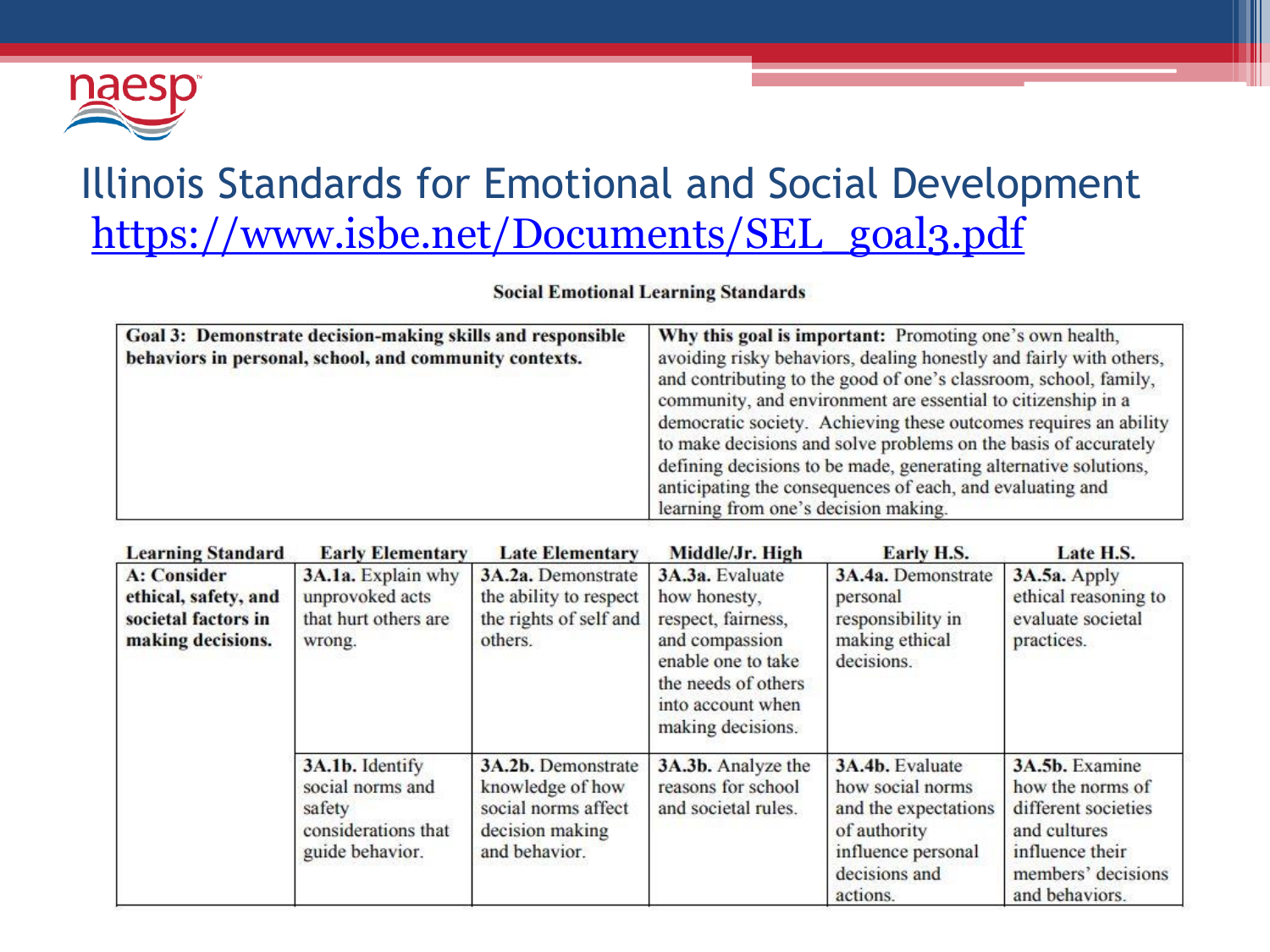

# Outline (continued)

### **□** The Principal's Role: Implementation and Culture Change (<https://casel.org/preschool-and-elementary-edition-casel-guide/>)



**JOIN THE MOVEMENT WATCH OUR VIDEO** 

**DONATE** 

ABOUT WHAT IS SEL? SEL IN ACTION PARTNER DISTRICTS RESEARCH POLICY RESOURCES NEWS CONTACT

#### **CASEL Guide: Preschool and Elementary Edition**

2013 CASEL Guide: Effective Social and Emotional Learning Programs-Preschool and **Elementary School Edition** 

provides a systematic framework for evaluating the quality of classroom-based SEL programs. It uses this framework to rate and identify well-designed, evidencebased SEL programs with potential for broad dissemination to schools across the United States. The primary goal of the Guide is to give educators information for selecting and implementing SEL programs in their districts and schools. It also documents the significant advances the SEL field has made in the past decade, establishes new and more rigorous standards for SEL program adoption, and provides suggestions for next steps for SEL research and practice.

Although many worthwhile programs are currently available, to be included in the 2013 CASEL Guide and designated as CASEL SELect, programs had to:

- . Be well-designed classroom-based programs that systematically promote students' social and emotional competence, provide opportunities for practice, and offer multi-year programming.
- · Deliver high-quality training and other implementation supports, including initial training and ongoing support to ensure sound implementation.



VIEW THE PDF (2013)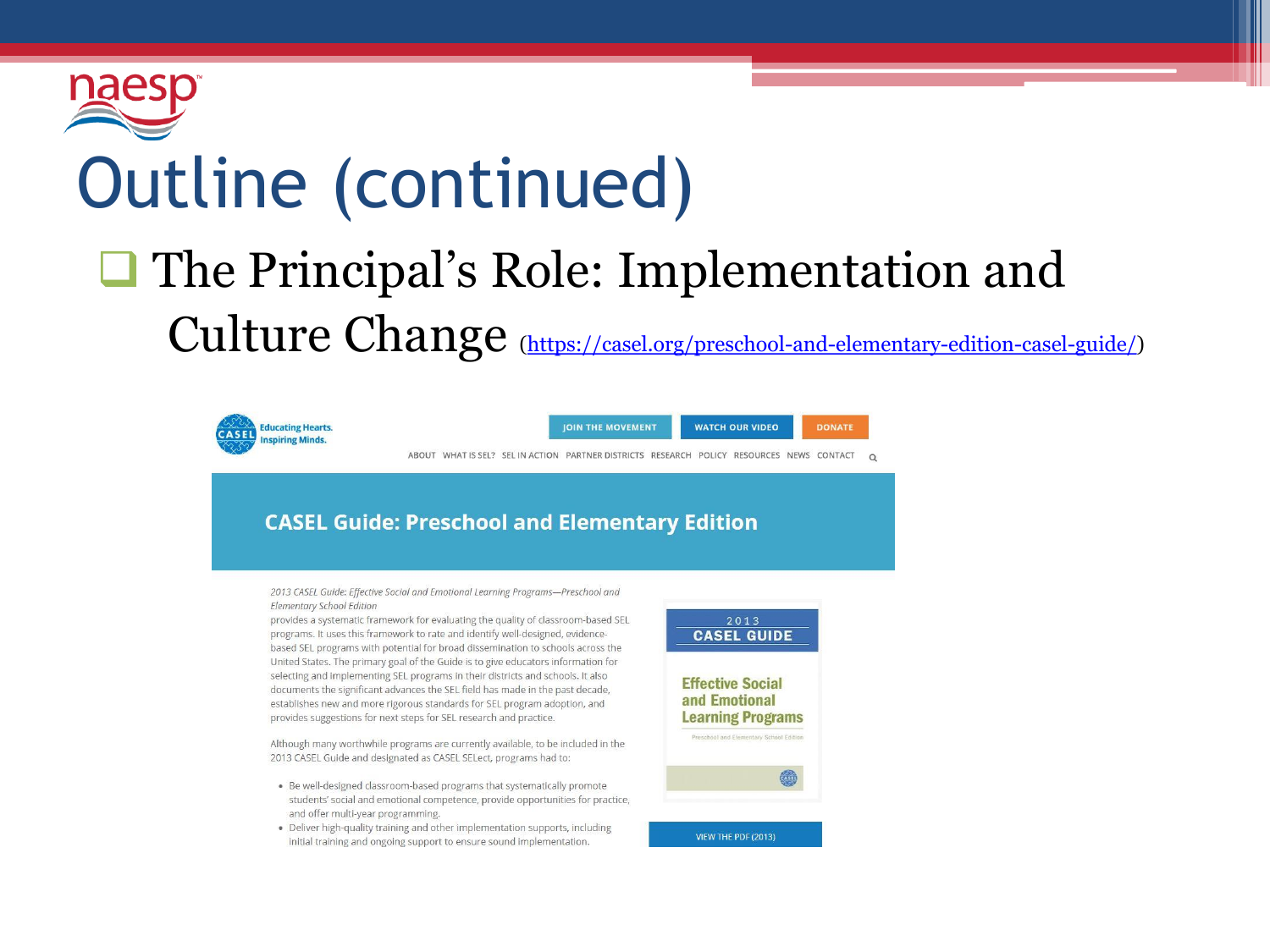

# Outline (continued)

### **□ The Future of SEL: Focus, Caring, and Systems** Learning

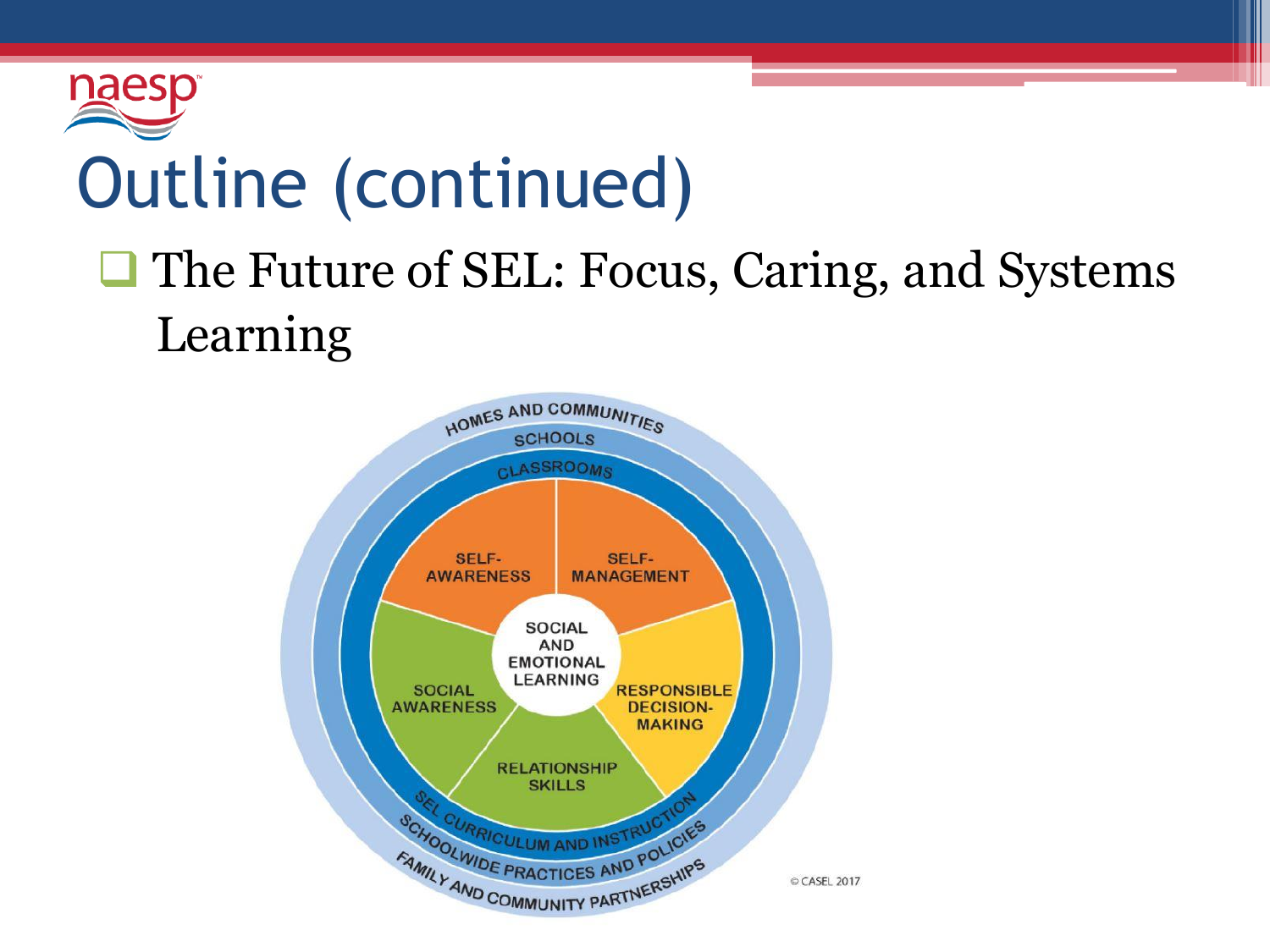# Question And Answer Time

Use Your Question Box to Ask Dr. Goleman a Question about Social and Emotional Learning